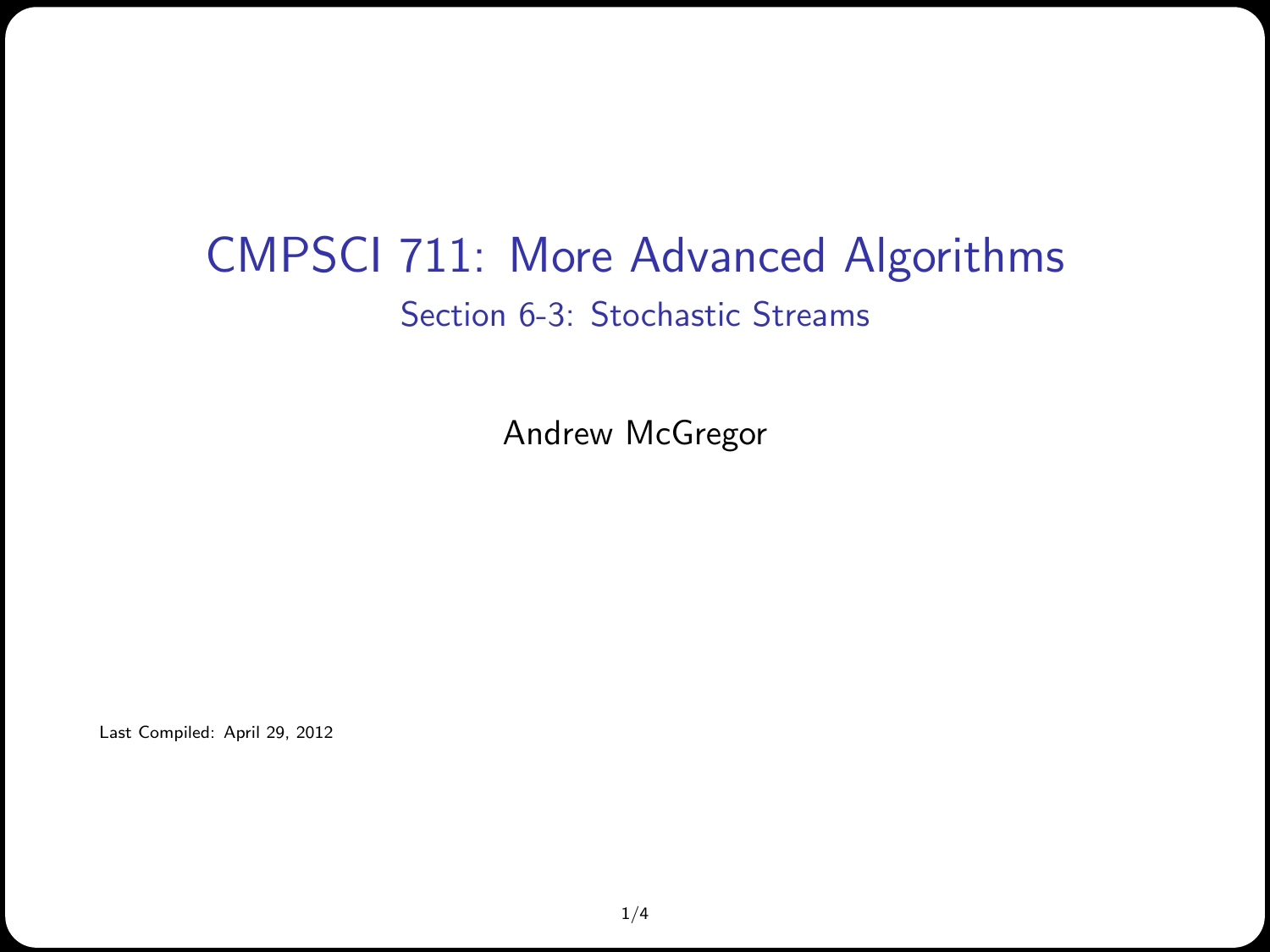## Random-Order Median

- Goal: Want to find exact median of a set S of m numbers in  $[n]$ .
- $\blacktriangleright$  How much space is required if elements arrive in random order?
- For simplicity assume  $m$  odd and elements are distinct.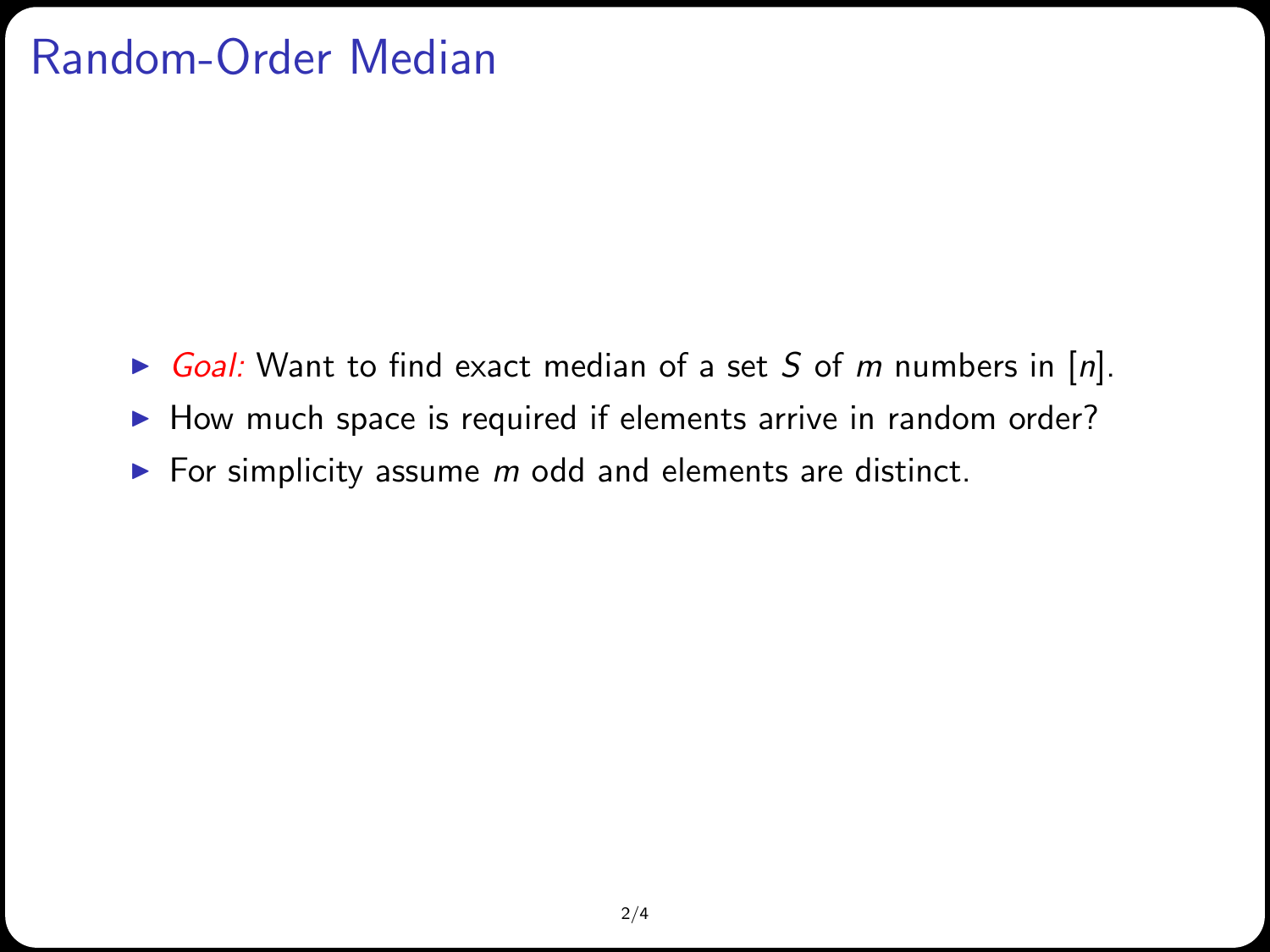## Munro-Paterson Algorithm

- In Let  $S_t$  be first t elements that arrive.
- Algorithm maintains set A of a contiguous (in rank) elements of  $S_t$ , and  $\ell = |\{i \in S_t : i < \min(A)\}|$  and  $h = |\{i \in S_t : i > \max(A)\}|$ .
- Initially  $A \leftarrow S_\ell$  and  $\ell = h = 0$ .
- $\blacktriangleright$  For each new item s:
	- If  $s < min(A)$  then increment  $\ell$ .
	- If  $s > max(A)$  then increment h.
	- ► If  $\mathsf{min}(A) < s < \mathsf{max}(A)$  then  $A \leftarrow A \cup \{s\} \setminus \{s'\}$  where

$$
s' = \begin{cases} \min(A) & \text{if } \ell \leq h \\ \max(A) & \text{if } \ell > h \end{cases}
$$

and increment  $\ell$  or h based on whether min(A) or max(A) removed.

- If at end of stream,  $\ell, h < n/2$  we can return the exact median.
- **IF Thm:** Can find median with high probability if  $s = O(\sqrt{m} \log m)$ .